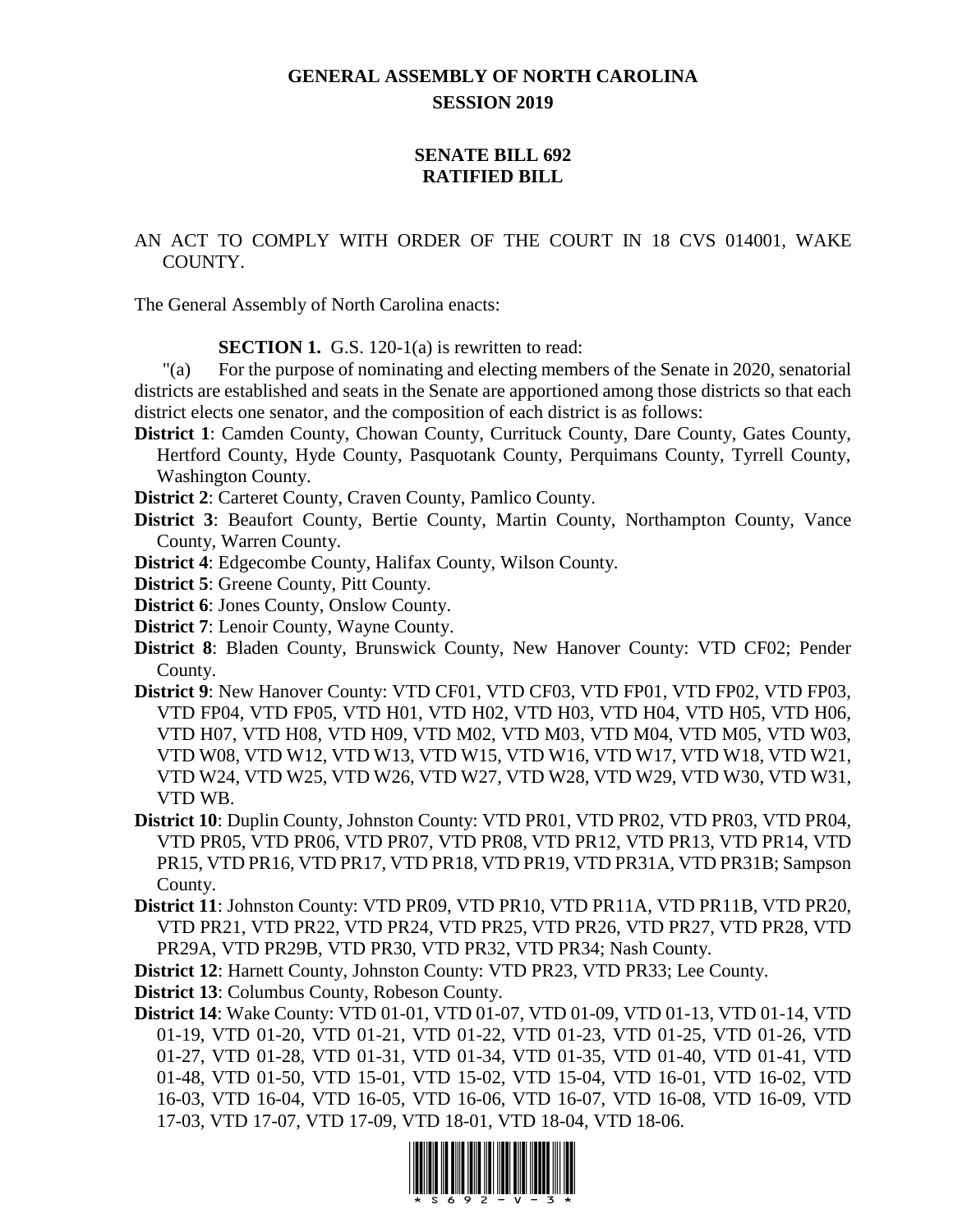- **District 15**: Wake County: VTD 01-03, VTD 01-04, VTD 01-05, VTD 01-06, VTD 01-10, VTD 01-11, VTD 01-12, VTD 01-15, VTD 01-17, VTD 01-18, VTD 01-30, VTD 01-36, VTD 01-37, VTD 01-38, VTD 01-39, VTD 01-42, VTD 01-43, VTD 01-44, VTD 01-45, VTD 01-46, VTD 01-47, VTD 01-51, VTD 02-01, VTD 02-02, VTD 02-03, VTD 02-04, VTD 02-05, VTD 02-06, VTD 07-03, VTD 07-04, VTD 07-05, VTD 07-06, VTD 07-11, VTD 07-13, VTD 08-04, VTD 08-07, VTD 08-08, VTD 13-01, VTD 13-02, VTD 13-05, VTD 13-06, VTD 13-07, VTD 13-08, VTD 13-09, VTD 13-10, VTD 13-11, VTD 14-01, VTD 14-02, VTD 17-01, VTD 17-05, VTD 17-10, VTD 17-11.
- **District 16**: Wake County: VTD 01-02, VTD 01-16, VTD 01-29, VTD 01-32, VTD 01-33, VTD 01-49, VTD 04-01, VTD 04-02, VTD 04-03, VTD 04-04, VTD 04-05, VTD 04-06, VTD 04-08, VTD 04-09, VTD 04-11, VTD 04-12, VTD 04-17, VTD 04-18, VTD 04-20, VTD 04-21, VTD 05-01, VTD 05-03, VTD 05-04, VTD 05-05, VTD 05-06, VTD 07-01, VTD 07-02, VTD 07-07, VTD 07-09, VTD 07-10, VTD 07-12, VTD 08-02, VTD 08-03, VTD 08-05, VTD 08-06, VTD 08-09, VTD 08-10, VTD 08-11, VTD 11-01, VTD 11-02, VTD 18-03, VTD 18-08.
- **District 17**: Wake County: VTD 03-00, VTD 04-07, VTD 04-10, VTD 04-13, VTD 04-14, VTD 04-15, VTD 04-16, VTD 04-19, VTD 06-01, VTD 06-04, VTD 06-05, VTD 06-06, VTD 06-07, VTD 12-01, VTD 12-02, VTD 12-04, VTD 12-05, VTD 12-06, VTD 12-07, VTD 12-08, VTD 12-09, VTD 15-03, VTD 18-02, VTD 18-05, VTD 18-07, VTD 20-01, VTD 20-02, VTD 20-03, VTD 20-04, VTD 20-05, VTD 20-06, VTD 20-08, VTD 20-09, VTD 20-10, VTD 20-11, VTD 20-12.
- **District 18**: Franklin County, Wake County: VTD 09-01, VTD 09-02, VTD 09-03, VTD 10-01, VTD 10-02, VTD 10-03, VTD 10-04, VTD 17-02, VTD 17-04, VTD 17-06, VTD 17-08, VTD 19-03, VTD 19-04, VTD 19-05, VTD 19-06, VTD 19-07, VTD 19-09, VTD 19-10, VTD 19-11, VTD 19-12, VTD 19-16, VTD 19-17.
- **District 19**: Cumberland County: VTD AH49, VTD AL51, VTD CC01, VTD CC04, VTD CC05, VTD CC06, VTD CC07, VTD CC08, VTD CC10, VTD CC12, VTD CC13, VTD CC14, VTD CC15, VTD CC18, VTD CC19, VTD CC21, VTD CC24, VTD CC26, VTD CC29, VTD CC31, VTD CC34, VTD CU02, VTD EO61-1, VTD EO61-2, VTD G1, VTD G10, VTD G3, VTD G4, VTD G6, VTD G7, VTD G8, VTD G9, VTD LI65, VTD SH77.
- **District 20**: Durham County: VTD 05, VTD 06, VTD 07, VTD 08, VTD 09, VTD 10, VTD 12, VTD 13, VTD 14, VTD 15, VTD 16, VTD 17, VTD 18, VTD 19, VTD 20, VTD 27, VTD 30-1, VTD 30-2, VTD 31, VTD 32, VTD 33, VTD 34, VTD 35, VTD 36, VTD 38, VTD 39, VTD 40, VTD 41, VTD 42, VTD 43, VTD 47, VTD 48, VTD 51, VTD 52, VTD 53-1, VTD 53-2, VTD 54, VTD 55.
- **District 21**: Cumberland County: VTD CC03, VTD CC16, VTD CC17, VTD CC25, VTD CC27, VTD CC32, VTD CC33, VTD CL57, VTD G11, VTD G2, VTD G5, VTD LR63, VTD MB62, VTD MR02; Hoke County.
- **District 22**: Durham County: VTD 01, VTD 02, VTD 03, VTD 04, VTD 21, VTD 22, VTD 23, VTD 24, VTD 25, VTD 26, VTD 28, VTD 29, VTD 37, VTD 44, VTD 45, VTD 46, VTD 50; Granville County, Person County.
- **District 23**: Chatham County, Orange County.
- **District 24**: Alamance County, Guilford County: VTD GIB, VTD GR, VTD JEF1, VTD JEF2, VTD JEF3, VTD JEF4, VTD NCLAY1, VTD NCLAY2, VTD NMAD, VTD NWASH, VTD RC1, VTD RC2, VTD SCLAY, VTD SMAD, VTD SWASH.
- **District 25**: Anson County, Moore County, Richmond County, Scotland County.
- **District 26**: Guilford County: VTD H01, VTD H02, VTD H03, VTD H04, VTD H05, VTD H06, VTD H07, VTD H08, VTD H12, VTD H13, VTD H17, VTD JAM1, VTD JAM5, VTD SUM4; Randolph County.
- **District 27**: Guilford County: VTD CG1, VTD CG2, VTD CG3B, VTD FEN1, VTD FEN2, VTD FR1, VTD FR2, VTD FR3, VTD FR4, VTD FR5, VTD G40A2, VTD G41, VTD G42,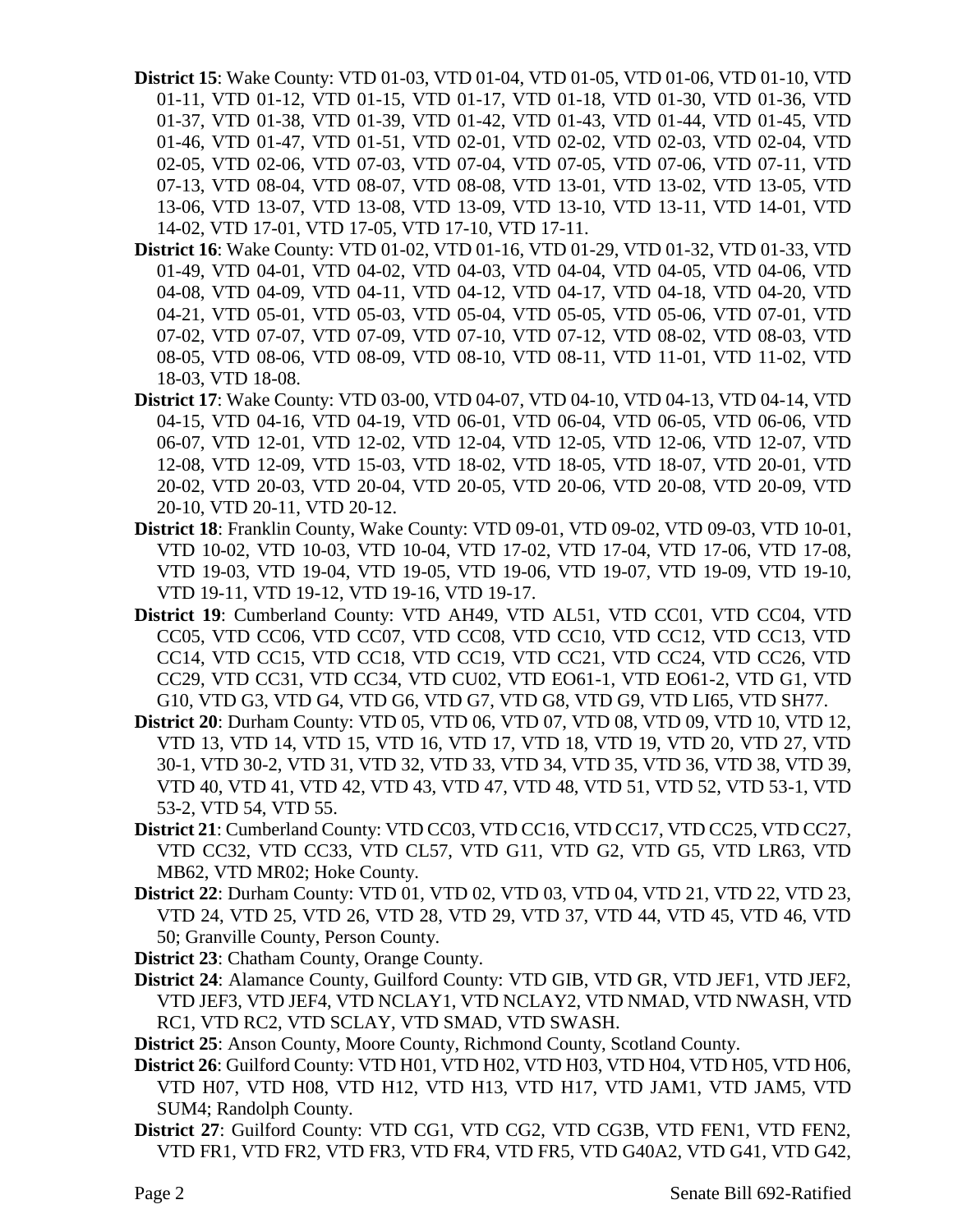VTD G43, VTD G62, VTD G63, VTD G64, VTD G65, VTD G66, VTD H09, VTD H10, VTD H11, VTD H14, VTD H15, VTD H16, VTD H18, VTD H19A, VTD H19B, VTD H20A, VTD H20B, VTD H21, VTD H22, VTD H23, VTD H24, VTD H25, VTD H26, VTD H27, VTD HP, VTD JAM2, VTD JAM3, VTD JAM4, VTD MON1, VTD MON2, VTD MON3, VTD NCGR1, VTD NCGR2, VTD NDRI, VTD OR1, VTD OR2, VTD PG1, VTD PG2, VTD SDRI, VTD SF1, VTD SF2, VTD SF3, VTD SF4, VTD STOK, VTD SUM1, VTD SUM2, VTD SUM3.

**District 28**: Guilford County: VTD CG3A, VTD G01, VTD G02, VTD G03, VTD G04, VTD G05, VTD G06, VTD G07, VTD G08, VTD G09, VTD G10, VTD G11, VTD G12, VTD G13, VTD G14, VTD G15, VTD G16, VTD G17, VTD G18, VTD G19, VTD G20, VTD G21, VTD G22, VTD G23, VTD G24, VTD G25, VTD G26, VTD G27, VTD G28, VTD G29, VTD G30, VTD G31, VTD G32, VTD G33, VTD G34, VTD G35, VTD G36, VTD G37, VTD G38, VTD G39, VTD G40A1, VTD G40B, VTD G44, VTD G45, VTD G46, VTD G47, VTD G48, VTD G49, VTD G50, VTD G51, VTD G52, VTD G53, VTD G54, VTD G55, VTD G56, VTD G57, VTD G58, VTD G59, VTD G60, VTD G61, VTD G67, VTD G68, VTD G69, VTD G70, VTD G71, VTD G72, VTD G73, VTD G74, VTD G75.

**District 29**: Davidson County, Montgomery County.

- **District 30**: Caswell County, Rockingham County, Stokes County, Surry County: VTD 10, VTD 12, VTD 13, VTD 14, VTD 15, VTD 16, VTD 17, VTD 19, VTD 20, VTD 21, VTD 23, VTD 27, VTD 28, VTD 33.
- **District 31**: Davie County, Forsyth County: VTD 011, VTD 012, VTD 013, VTD 014, VTD 015, VTD 021, VTD 042, VTD 043, VTD 052, VTD 053, VTD 054, VTD 061, VTD 062, VTD 063, VTD 064, VTD 065, VTD 066, VTD 067, VTD 068, VTD 081, VTD 082, VTD 083, VTD 111, VTD 112, VTD 122, VTD 305, VTD 401, VTD 405, VTD 501, VTD 502, VTD 503, VTD 504, VTD 505, VTD 506, VTD 507, VTD 602, VTD 605, VTD 606.
- **District 32**: Forsyth County: VTD 031, VTD 032, VTD 033, VTD 034, VTD 051, VTD 055, VTD 071, VTD 072, VTD 073, VTD 074, VTD 075, VTD 091, VTD 092, VTD 101, VTD 123, VTD 131, VTD 132, VTD 133, VTD 201, VTD 203, VTD 204, VTD 205, VTD 206, VTD 207, VTD 301, VTD 302, VTD 303, VTD 304, VTD 306, VTD 402, VTD 403, VTD 404, VTD 601, VTD 603, VTD 604, VTD 607, VTD 701, VTD 702, VTD 703, VTD 704, VTD 705, VTD 706, VTD 707, VTD 708, VTD 709, VTD 801, VTD 802, VTD 803, VTD 804, VTD 805, VTD 806, VTD 807, VTD 808, VTD 809, VTD 901, VTD 902, VTD 903, VTD 904, VTD 905, VTD 906, VTD 907, VTD 908, VTD 909.
- **District 33**: Rowan County, Stanly County.
- **District 34**: Iredell County, Yadkin County.
- **District 35**: Union County: VTD 001, VTD 002, VTD 003, VTD 004, VTD 005, VTD 006, VTD 007, VTD 008, VTD 009, VTD 010, VTD 011, VTD 013, VTD 014, VTD 015, VTD 016, VTD 017A, VTD 017B, VTD 018, VTD 019, VTD 020A, VTD 020B, VTD 021, VTD 022, VTD 023, VTD 024, VTD 025, VTD 026, VTD 027, VTD 028, VTD 029A, VTD 029B, VTD 029C, VTD 030, VTD 031, VTD 033, VTD 034, VTD 036, VTD 037A, VTD 038A, VTD 038B, VTD 039, VTD 040, VTD 041, VTD 042, VTD 043.
- **District 36**: Cabarrus County, Union County: VTD 012, VTD 032, VTD 035, VTD 037B.
- **District 37**: Mecklenburg County: VTD 001, VTD 002, VTD 007, VTD 017, VTD 018, VTD 019, VTD 032, VTD 034, VTD 035, VTD 036, VTD 046, VTD 047, VTD 048, VTD 049, VTD 063, VTD 064, VTD 065, VTD 066, VTD 067, VTD 068, VTD 069, VTD 070, VTD 071, VTD 072, VTD 073, VTD 075, VTD 085, VTD 086, VTD 090, VTD 091, VTD 092, VTD 093, VTD 096, VTD 099, VTD 100, VTD 101, VTD 102, VTD 103, VTD 106, VTD 109, VTD 110, VTD 111, VTD 112, VTD 113, VTD 117, VTD 118, VTD 119, VTD 121, VTD 125, VTD 131, VTD 136, VTD 215, VTD 216, VTD 217, VTD 218, VTD 233.
- **District 38**: Mecklenburg County: VTD 008, VTD 009, VTD 010, VTD 011, VTD 012, VTD 013, VTD 014, VTD 015, VTD 016, VTD 020, VTD 021, VTD 022, VTD 023, VTD 024,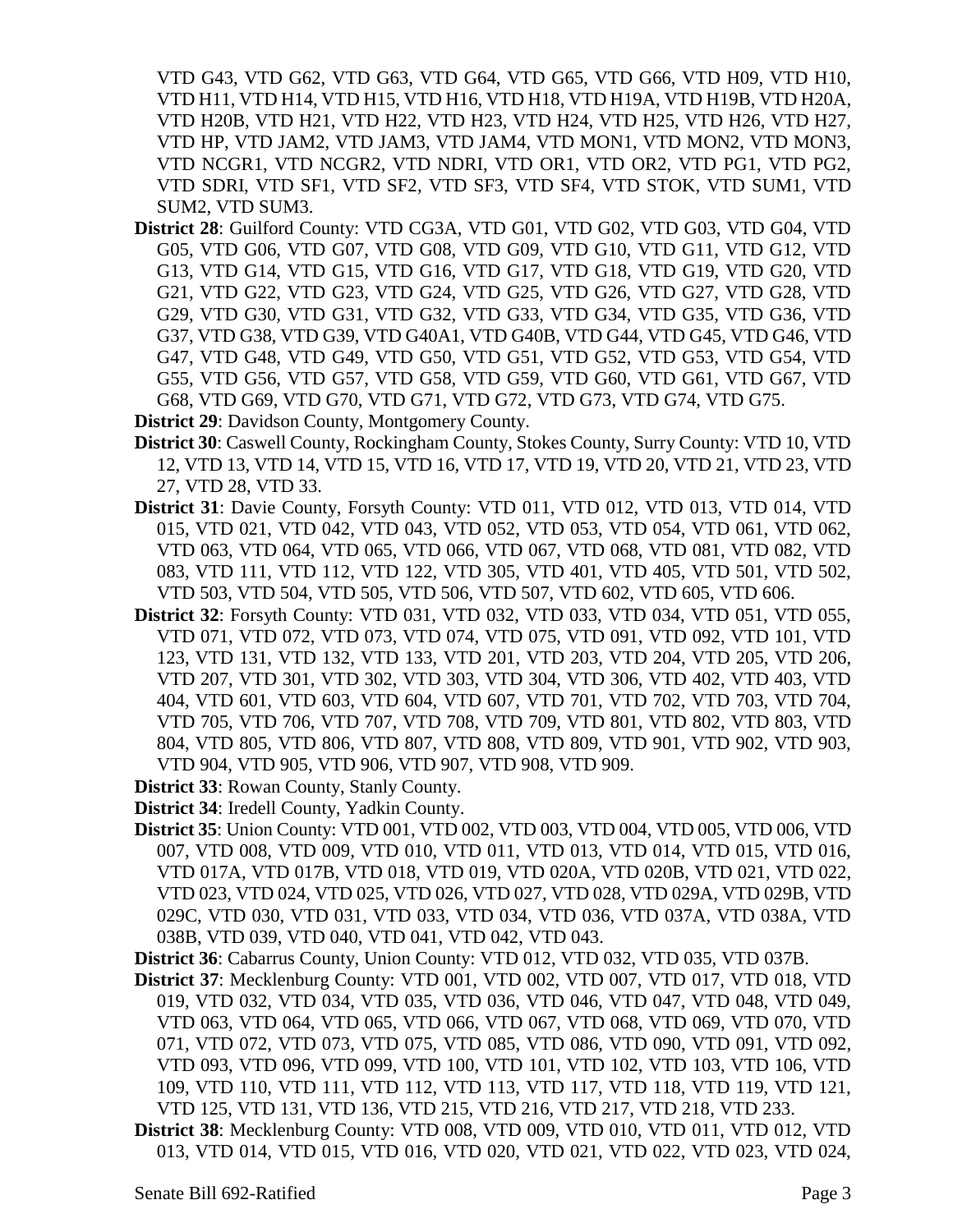VTD 025, VTD 026, VTD 027, VTD 030, VTD 031, VTD 038, VTD 039, VTD 040, VTD 041, VTD 051, VTD 052, VTD 053, VTD 054, VTD 055, VTD 056, VTD 079, VTD 107.1, VTD 126, VTD 135, VTD 141, VTD 146, VTD 200, VTD 212, VTD 213, VTD 237.

- **District 39**: Mecklenburg County: VTD 037, VTD 050, VTD 057, VTD 058, VTD 059, VTD 074, VTD 076, VTD 077, VTD 078.1, VTD 087, VTD 088, VTD 097, VTD 098, VTD 114, VTD 120, VTD 122, VTD 129, VTD 137, VTD 138, VTD 139.1, VTD 140, VTD 144, VTD 147, VTD 148, VTD 225, VTD 226, VTD 227, VTD 228, VTD 229, VTD 230, VTD 231, VTD 232, VTD 243.
- **District 40**: Mecklenburg County: VTD 003, VTD 004, VTD 005, VTD 006, VTD 028, VTD 029, VTD 033, VTD 042, VTD 043, VTD 044, VTD 045, VTD 060, VTD 061, VTD 062, VTD 082, VTD 083, VTD 084, VTD 094, VTD 095, VTD 104, VTD 105, VTD 108, VTD 115, VTD 116, VTD 123, VTD 124, VTD 130, VTD 132, VTD 149, VTD 201, VTD 203, VTD 204.1, VTD 205, VTD 219, VTD 220, VTD 221, VTD 234, VTD 235, VTD 236.
- **District 41**: Mecklenburg County: VTD 080, VTD 081, VTD 089, VTD 127, VTD 128, VTD 133, VTD 134, VTD 142, VTD 143, VTD 145, VTD 150, VTD 151, VTD 202, VTD 206, VTD 207, VTD 208, VTD 209, VTD 210, VTD 211, VTD 214, VTD 222, VTD 223.1, VTD 224, VTD 238.1, VTD 239, VTD 240, VTD 241, VTD 242.
- **District 42**: Alexander County, Catawba County.
- **District 43**: Gaston County: VTD 01, VTD 02, VTD 03, VTD 04, VTD 05, VTD 06, VTD 07, VTD 08, VTD 09, VTD 10, VTD 11, VTD 12, VTD 13, VTD 14, VTD 15, VTD 16, VTD 17, VTD 18, VTD 19, VTD 20, VTD 21, VTD 22, VTD 23, VTD 24, VTD 25, VTD 26, VTD 27, VTD 28, VTD 29, VTD 30, VTD 31, VTD 32, VTD 33, VTD 34, VTD 35, VTD 36, VTD 37, VTD 38, VTD 39, VTD 40, VTD 41, VTD 44, VTD 45, VTD 46.
- **District 44**: Cleveland County, Gaston County: VTD 42, VTD 43; Lincoln County.
- **District 45**: Alleghany County, Ashe County, Surry County: VTD 01, VTD 02, VTD 03, VTD 04, VTD 05, VTD 06, VTD 07, VTD 08, VTD 09, VTD 11, VTD 18, VTD 22, VTD 24, VTD 25, VTD 26; Watauga County, Wilkes County.
- **District 46**: Avery County, Burke County, Caldwell County.
- **District 47**: Madison County, McDowell County, Mitchell County, Polk County, Rutherford County, Yancey County.
- **District 48**: Buncombe County: VTD 107.1, VTD 32.1, VTD 33.2, VTD 33.3, VTD 34.1, VTD 35.1, VTD 36.1, VTD 37.1, VTD 38.2, VTD 38.3, VTD 39.1, VTD 50.1, VTD 64.1, VTD 65.1, VTD 66.1; Henderson County, Transylvania County.
- **District 49**: Buncombe County: VTD 01.1, VTD 02.1, VTD 03.1, VTD 04.1, VTD 05.1, VTD 06.1, VTD 07.1, VTD 09.1, VTD 10.1, VTD 100.1, VTD 101.1, VTD 102.1, VTD 103.1, VTD 104.1, VTD 105.1, VTD 106.1, VTD 11.1, VTD 12.1, VTD 13.1, VTD 14.2, VTD 15.1, VTD 17.1, VTD 19.1, VTD 20.1, VTD 24.1, VTD 25.1, VTD 26.1, VTD 28.1, VTD 30.1, VTD 31.1, VTD 41.1, VTD 44.1, VTD 45.1, VTD 46.1, VTD 47.1, VTD 48.1, VTD 49.1, VTD 52.1, VTD 53.1, VTD 55.1, VTD 57.1, VTD 58.1, VTD 59.1, VTD 60.2, VTD 61.1, VTD 62.1, VTD 63.1, VTD 67.1, VTD 68.1, VTD 69.1, VTD 70.1, VTD 71.1.
- **District 50**: Cherokee County, Clay County, Graham County, Haywood County, Jackson County, Macon County, Swain County."

**SECTION 2.** The plan adopted by Section 1 of this act is effective for the elections for the year 2020 unless the North Carolina appellate courts reverse or stay the decision of the Wake County Superior Court in 18 CVS 014001 holding unconstitutional G.S. 120-1(a) as it existed prior to the enactment of this act (or the decision is otherwise enjoined, made inoperable, or ineffective), and in any such case the prior version of G.S.  $120-1(a)$  is again effective.